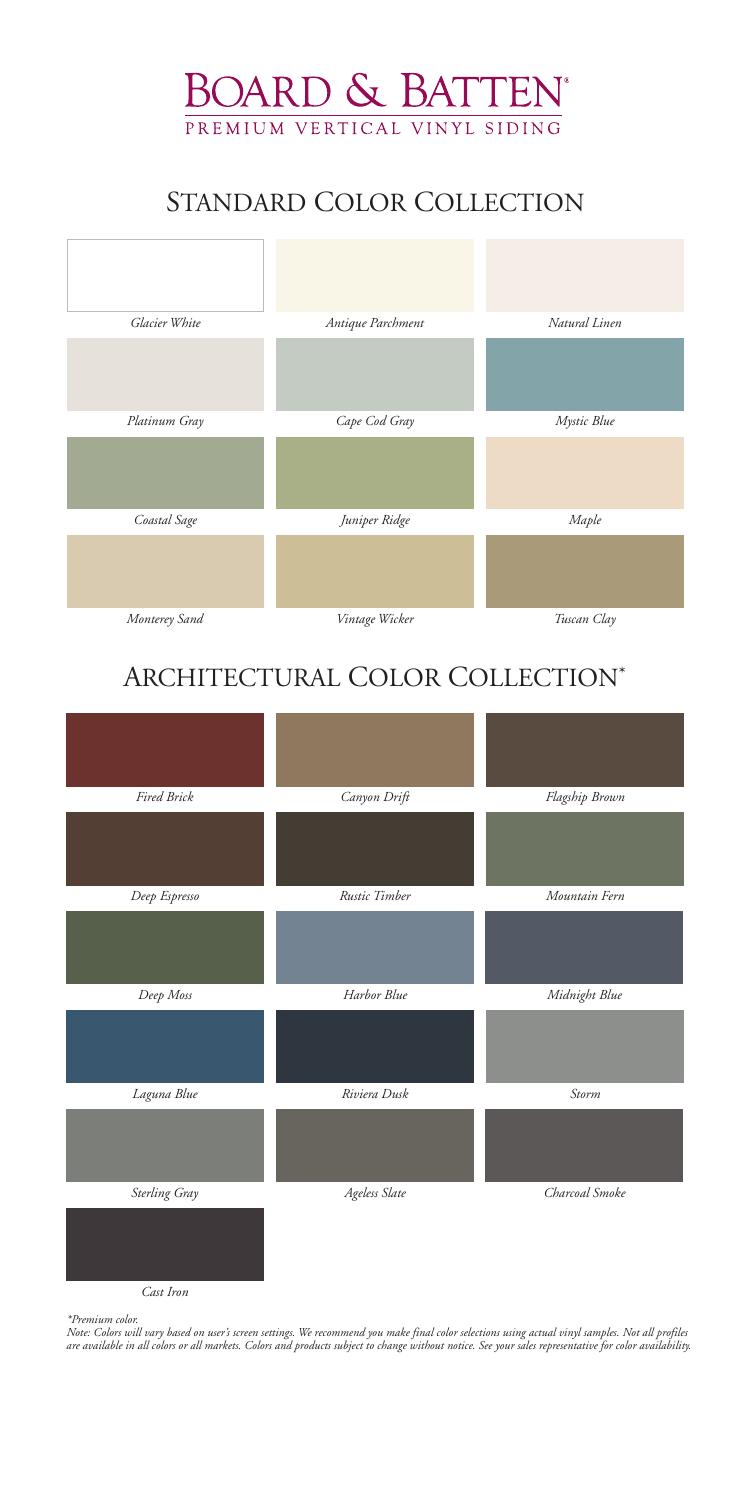

# STANDARD COLOR COLLECTION



#### ARCHITECTURAL COLOR COLLECTION\*



*\*Premium color.*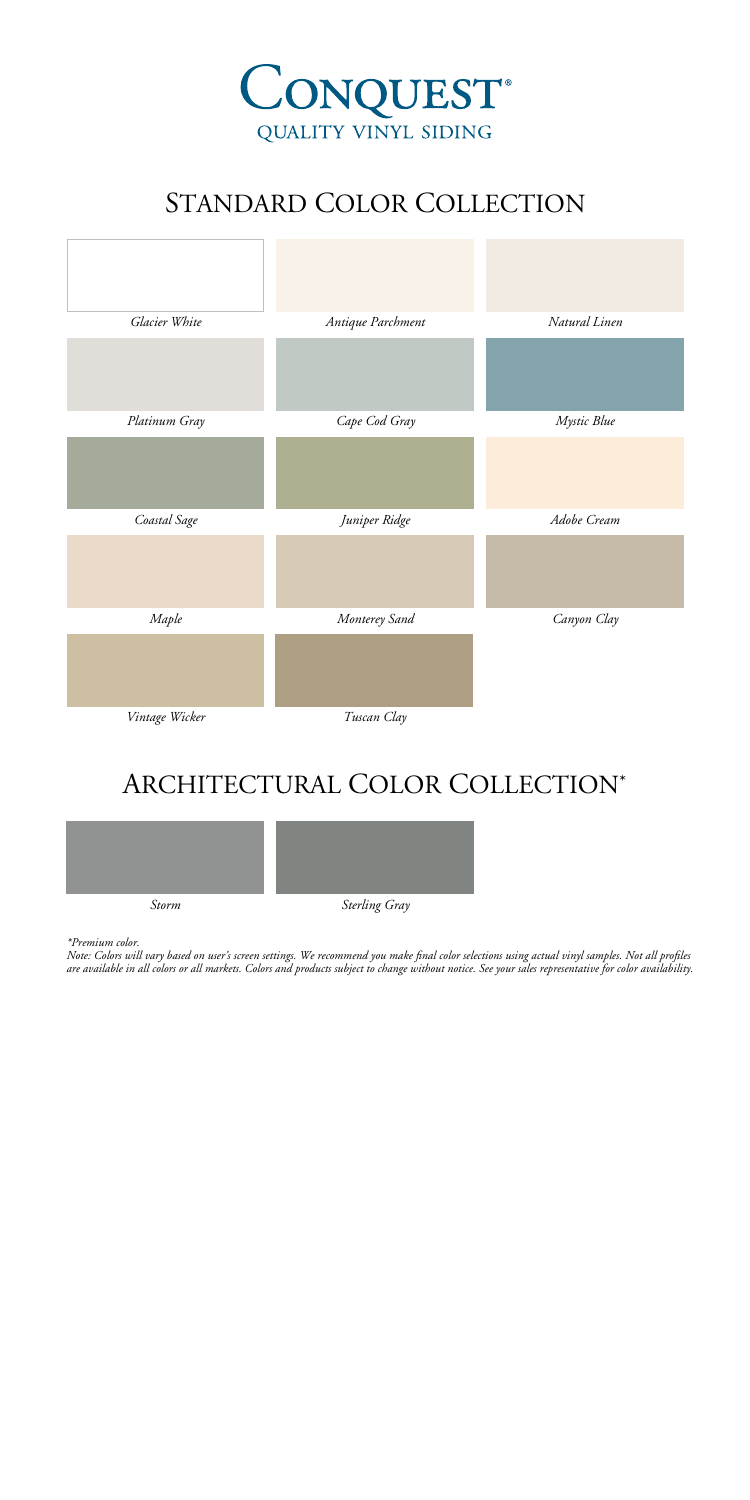

### STANDARD COLOR COLLECTION



*Tuscan Clay*

# ARCHITECTURAL COLOR COLLECTION\*



*\*Premium color.*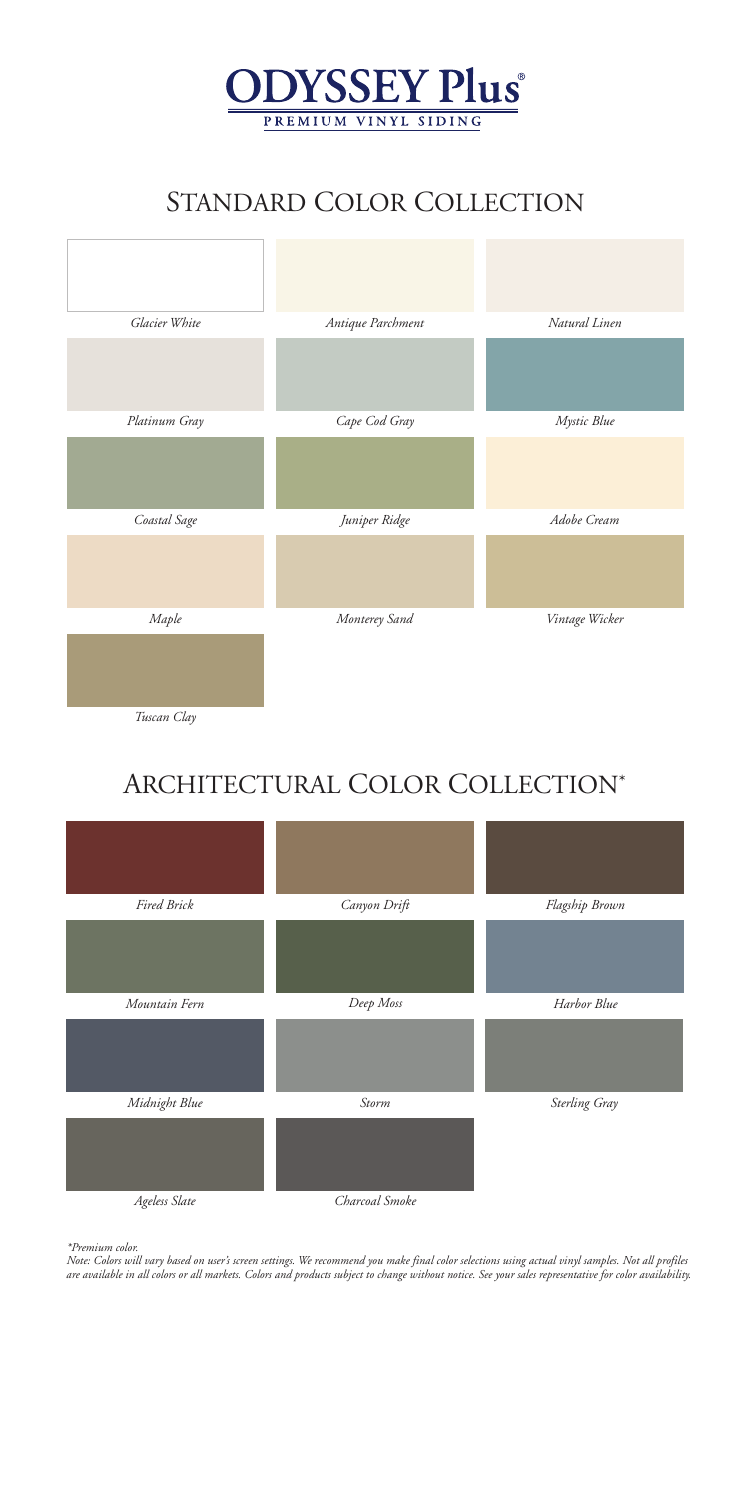

## STANDARD COLOR COLLECTION



### ARCHITECTURAL COLOR COLLECTION\*



*\*Premium color.*